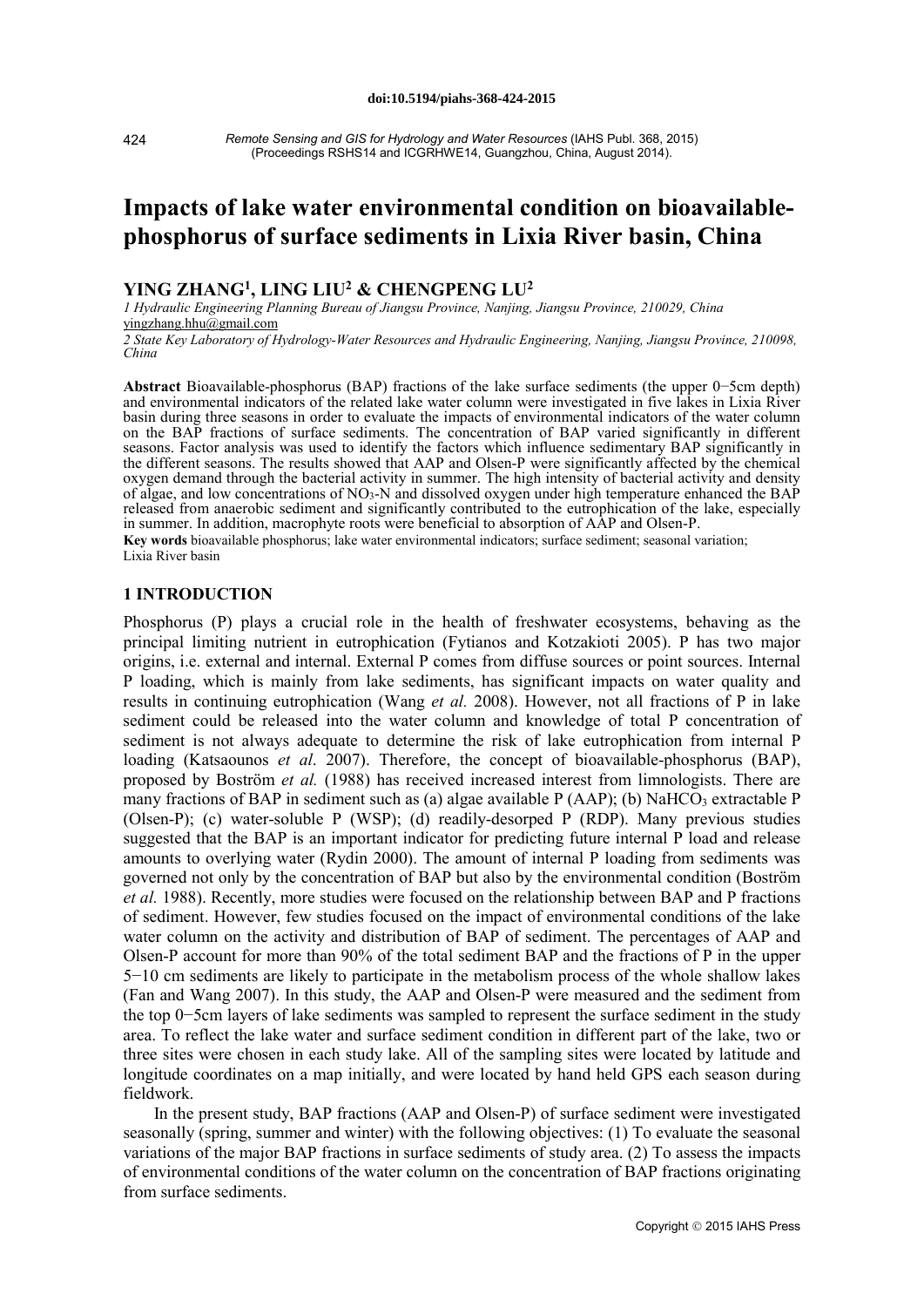# **2 SAMPLING AND METHODS**

## **2.1 Study area**

Lixia River basin is a typical flood plain which integrates several shallow lakes and rivers and faces a serious eutrophication problem in the southeast of the lower reaches of Huai River region, Jiangsu Province. Most of the lakes in the Lixia River basin were developed for fish farming and use cages. Wujin (WJ) Lake, Jiulongkou (JLK) Lake, Dazong (DZ) Lake, Desheng (DS) Lake and Wugong (WG) Lake were chosen in the Lixia River basin in present study (Fig. 1).

## **2.2 Sampling and analysis**

To reflect the spatial distribution and characteristics of lake water conditions, two or three sites were chosen in each study lake. The surface water samples were collected at 13 sites within five lakes during three different seasons: May 2009 (spring), August 2009 (summer) and December 2009 (winter). The locations of sampling sites are shown in Fig. 1. All the sampling sites were located by handheld GPS each season. The water temperature (Temp), electrical conductivity (EC), total dissolved solids (TDS), pH, redox potential (Eh) and dissolved oxygen (DO) were measured on site using portable electrodes (HACH Inc. DR 2500). Water samples from sites within the lakes were taken at 1 m below the water surface and 0.5 m above the sediment surface and mixed. Samples for another 11 environmental indicators (total P (TP), soluble reaction P (SRP), dissolved total P (DTP), particulate P (PP), dissolved organic P (DOP), total nitrogen (TN), ammonia nitrogen (NH<sub>4</sub>-N), nitrate nitrogen (NO<sub>3</sub>-N), total organic carbon (TOC), chemical oxygen demand (COD) and chlorophyll a (Chla)) were stored and analysed immediately after transportation. All of the above indicators pre-treatment and analysis methods were made by the reference Standard Monitoring and Analytic Methods of Water and Sewage.



**Fig. 1** The map of sampling sites.

The upper 5 cm of surface sediments were collected simultaneously using a modified Kajak gravity corer in the same location as the water sampling. The samples were put into air-sealed plastic bags, kept cool (4ºC) with ice and protected from light. After transportation to the laboratory, the samples were sent for analysis immediately. Water content was estimated by drying sediments at 105°C until a stable weight was reached. The detailed steps for the determination of the two fractions of BAP in sediment are shown in Table 1 (Reddy *et al.* 1980; Olsen *et al*. 1954). The analytical results were normalized to air-dry weight.

#### **2.3 Statistical analyses**

To compare the BAP speciation of 13 surface sediment samples between seasons, the one-factor ANOVA (Analysis of Variance) technique was used to identify whether the seasonal differences show statistical significance at the  $P < 0.05$  probability level. Factor analysis was used to identify the environmental indicators which influence sedimentary BAP and factors which influence the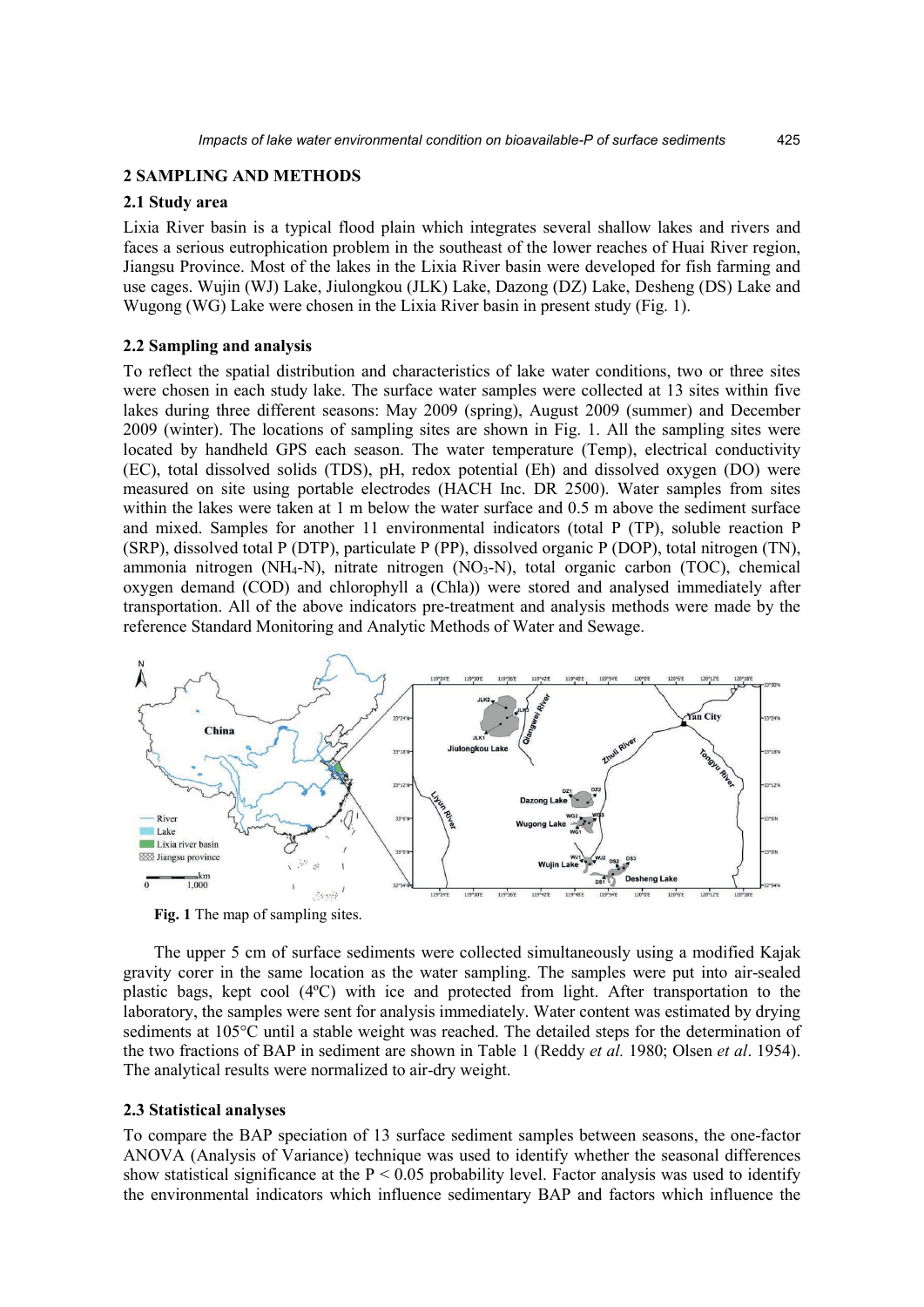| BAP form  | Extraction method                                                                                                                                                                                                                                                                                                       |
|-----------|-------------------------------------------------------------------------------------------------------------------------------------------------------------------------------------------------------------------------------------------------------------------------------------------------------------------------|
| AAP       | 0.80 g of wet sediment, shaken for 4.0 h with 200 ml of 0.1 mol $L^{-1}$ NaOH solution on a<br>reciprocating shaker at 150 rev min <sup>-1</sup> at 25 <sup>o</sup> C, The suspensions were filtered through 0.45 $\mu$ m<br>pore size membrane filter and the filtrates analysed for AAP using the AMAA method         |
| $Olsen-P$ | 2.50 g of wet sediments, shaken for 0.5 h with 50 ml of 0.5 M NaHCO <sub>3</sub> solution (pH 8.5) on a<br>reciprocating shaker at 150 rev min <sup>-1</sup> at 25°C, The suspensions were filtered through 0.45 $\mu$ m<br>pore size membrane filter and the filtrates were analysed for Olsen-P using the AMAA method |

**Table 1** Chemistry extraction method of BAP in the sediments.

aquatic ecosystem in the different seasons. First, the distributions of the datasets used in the factor analysis were tested by the Shapiro-Wilk test. Principal component analyses and varimax rotation with Kaiser Normalization were used for extraction and deriving of factors, respectively. All of the analyses were carried out using PASW Statistical 18.

#### **3 RESULTS AND DISCUSSION**

#### **3.1 Lake water column chemistry**

The Temp had the highest value in the summer  $(28.4^{\circ}C)$  and lowest value in the winter  $(9.3^{\circ}C)$ . EC was relatively stable in the three seasons. TDS was higher in the winter  $(321.54 \pm 66.68 \text{ mg L}^{-1})$ relative to the spring  $(231.81 \pm 96.38 \text{ mg L}^{-1})$  and summer  $(246.85 \pm 37.47 \text{ mg L}^{-1})$ . The entire lake water column was slightly acidic in the summer (pH: 6.90−7.98) and alkaline (pH: 7.96−9.88) in the winter. In the summer with higher temperature, the DO concentration  $(4.86 \pm 1.76 \text{ mg L}^{-1})$  was substantial lower than in the spring  $(9.13 \pm 3.20 \text{ mg L}^{-1})$  and winter  $(8.48 \pm 2.19 \text{ mg L}^{-1})$ . Since Eh was generally associated with DO, seasonal variation in Eh had a similar trend with the exception of DZ Lake. It should be noted that the Chla concentration in the winter  $(9.75 \pm 19.10 \,\mu g \,\text{L}^{-1})$  had as high levels as in the summer (9.98  $\pm$  15.45 µg L<sup>-1</sup>) and was much lower in the spring (3.76  $\pm$  $6.71 \mu g L^{-1}$ ). The concentration of TP had no significant difference among the three seasons and was of the somewhat higher values in the spring  $(0.13 \pm 0.11 \text{ mg L}^{-1})$ . DTP concentration was much higher in the summer  $(0.05 \pm 0.02 \text{ mg L}^{-1})$  than in the spring  $(0.05 \pm 0.02 \text{ mg L}^{-1})$  and winter  $(0.05 \pm 0.03 \text{ mg L}^{-1})$ , respectively. SRP also had the highest concentration in the summer  $(0.07 \pm 0.03 \text{ mg L}^{-1})$ 0.04 mg L<sup>-1</sup>), followed by the spring  $(0.04 \pm 0.01 \text{ mg L}^{-1})$  and the winter  $(0.03 \pm 0.02 \text{ mg L}^{-1})$ . However, the concentrations of both PP and DOP were lower in summer compared with the other two seasons. In the winter, DOP became higher in the studied lakes with the exception of JLK Lake. The TN,  $NH_4$ -N and  $NO_3$ -N were obviously lower in the summer and the peak appeared in spring at most of sites. TOC was significantly higher in summer  $(38.64 \pm 23.52 \text{ mg L}^{-1})$  than in the other seasons (5.64  $\pm$  2.98 mg L<sup>-1</sup> in spring and 5.46  $\pm$  1.59 mg L<sup>-1</sup> in winter). The average concentration of COD was higher in the summer and was relatively lower in spring and winter.

#### **3.2 Surface sediment BAP contribution and seasonal variation**

The average AAP concentration of the studied lakes was higher in the spring  $(206.29 \pm 101.51 \text{ mg})$ kg<sup>-1</sup>), followed by the summer (112.35  $\pm$  86.11 mg kg<sup>-1</sup>) and winter (92.70  $\pm$  111.59 mg kg<sup>-1</sup>). AAP had significant seasonal variation during the season change (P value as 0.015). In most of the studied lakes' sediments, AAP showed higher concentration in the spring and decreased in the summer (Fig. 2 (a)). In both seasons, excessive fish feed in pellet form, which cannot be consumed by fish, as well as the waste of fish, was deposited in the bottom of lakes and increased the AAP concentration. In summer, the AAP concentration in the studied sediment where flourishing bullrushes grew showed significant decrease from spring to summer indicating that macrophyte rooting has an effective function in decreasing and controlling the BAP concentration in the sediments. Since external P loading from agriculture and fish farming was much less in the winter, the average concentration of AAP was lowest in most of the studied lakes.

The average concentration of Olsen-P in the lakes (spring,  $104.48 \pm 70.54$  mg kg<sup>-1</sup>; summer,  $67.95 \pm 35.11$  mg kg<sup>-1</sup>; winter,  $26.55 \pm 21.13$  mg kg<sup>-1</sup>) had a similar pattern of seasonal variation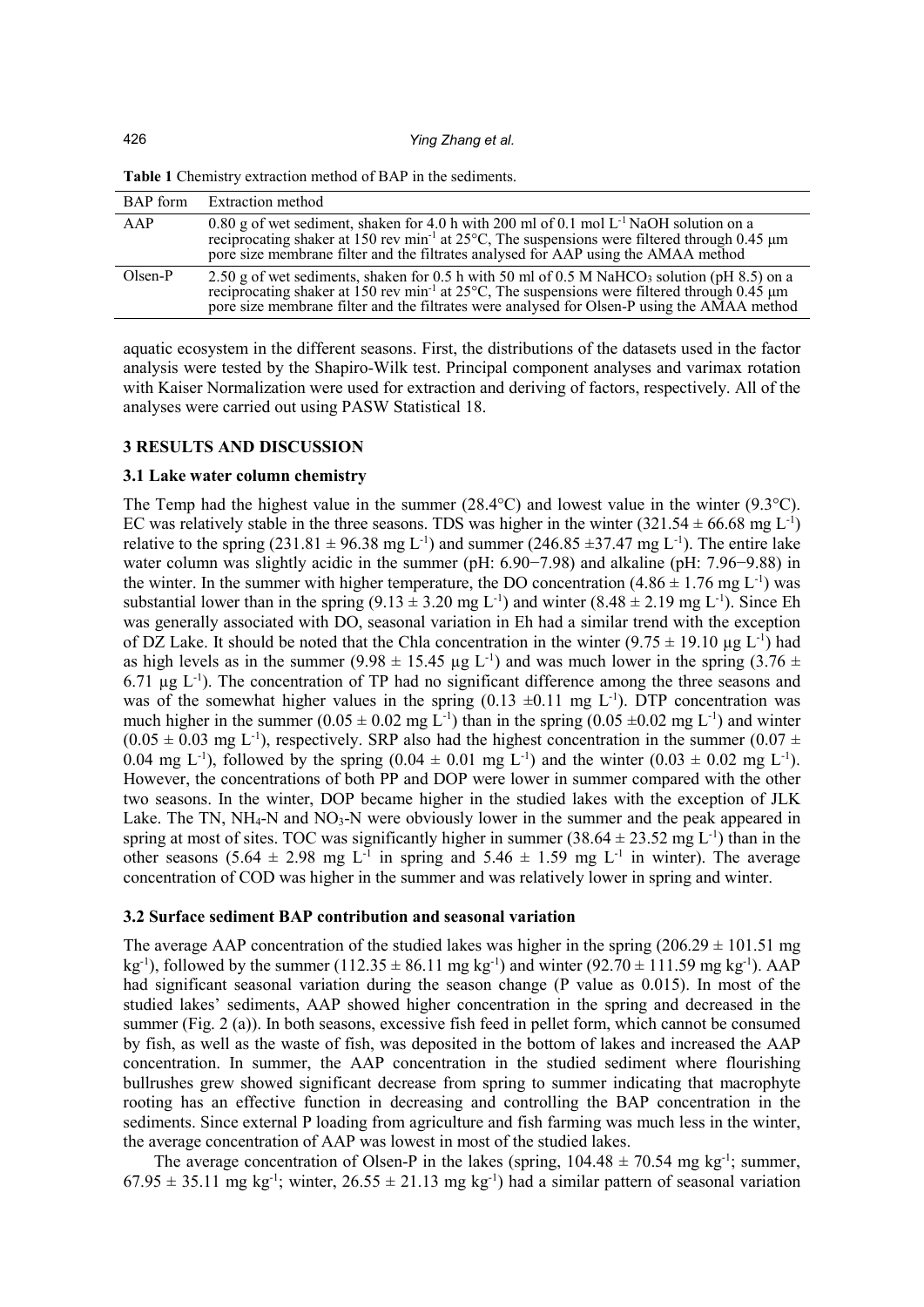with that of AAP and had significant seasonal variation too (P value 0.0005). The average concentrations of Olsen-P were lower than AAP in all seasons. According to the index system of the UK Agricultural Development and Advisory Service (ADAS), higher Olsen-P concentrations in soils  $($ >46 mg kg<sup>-1</sup>) indicate a high nutrient status (MAFF 1991). Figure 2(b) shows that most of the studied sediments suffered high nutrient pollution during the spring and summer season. The concentration of Olsen-P in sediment was also correlated with external P loading and macrophyte community density.



**Fig. 2** The seasonal variation of two fractions of BAP concentration in studied sediment.

#### **3.3 Factor analysis**

The results of the Shapiro-Wilk test showed that the datasets of three seasons were normally distributed ( $P > 0.05$ ). Factor analysis of the seasonal data of BAP fractions, along with environmental indicators of lake water, indicated six factors for the summer and winter, but only five factors were identified for the spring. Part of the loading of each variable on each factor is shown in Table 2. The total variability accounted for by the six factors was 91.41% in summer and 91.44% in winter, while the variability was 84.89% during the spring season.

In the spring season (Table 2), factor 1 accounted for 27.12% of total variance, and was correlated strongly with EC, TDS and Chla. Factor 2 accounted for 25.88% of the total variance and was correlated with AAP and Olsen-P. Factor 3 was significantly correlated with DTP and SRP as the soluble P impact factor. BAP fractions as factor 2 accounted for 25.88% of the total variance. It noted that the BAP factor contributed more variance than P (factor 3 and factor 4) and N (factor 5). It suggested that the BAP of sediment played an important role in the aquatic ecosystem as the critical nutrient (N and P) factors of the surface water during the spring. However, the loading values of the water column environmental indicators were all much smaller than the loading values of the BAP fraction in factor 2. This indicated that the environmental condition of the lake water had little impact on BAP release or adsorption in the spring season.

In the summer (Table 2), factor 3 accounted for 14.09% of the variance, and was positively correlated with AAP, Olsen-P and COD, while factor 3 was negatively correlated with pH. COD is considered the carbon source in the water column. Carbon is an essential energy source for bacterial activity. Bacterial activity could affect the P release. To further compare the carbon concentration in the sediment, the TOC concentrations of surface sediments were measured in this study. The result showed that TOC had a significantly higher value in the summer than in the spring and winter. Therefore, the intensity of bacterial activity could be enhanced under high Temp and sufficient energy supplement. Consequently, AAP and Olsen-P were more likely to be released from sediment under high Temp and COD concentration through the bacterial activity of sediment.

In the winter season (Table 2), factor 5 accounted for 9.11% of the total variance, and was positively associated with AAP and Olsen-P. Both the TOC concentrations and Temp decreased from summer to winter, which caused the intensity of bacterial activity also to decrease. The AAP and Olsen-P were more difficult to release from the sediment with the low intensity of bacterial activity.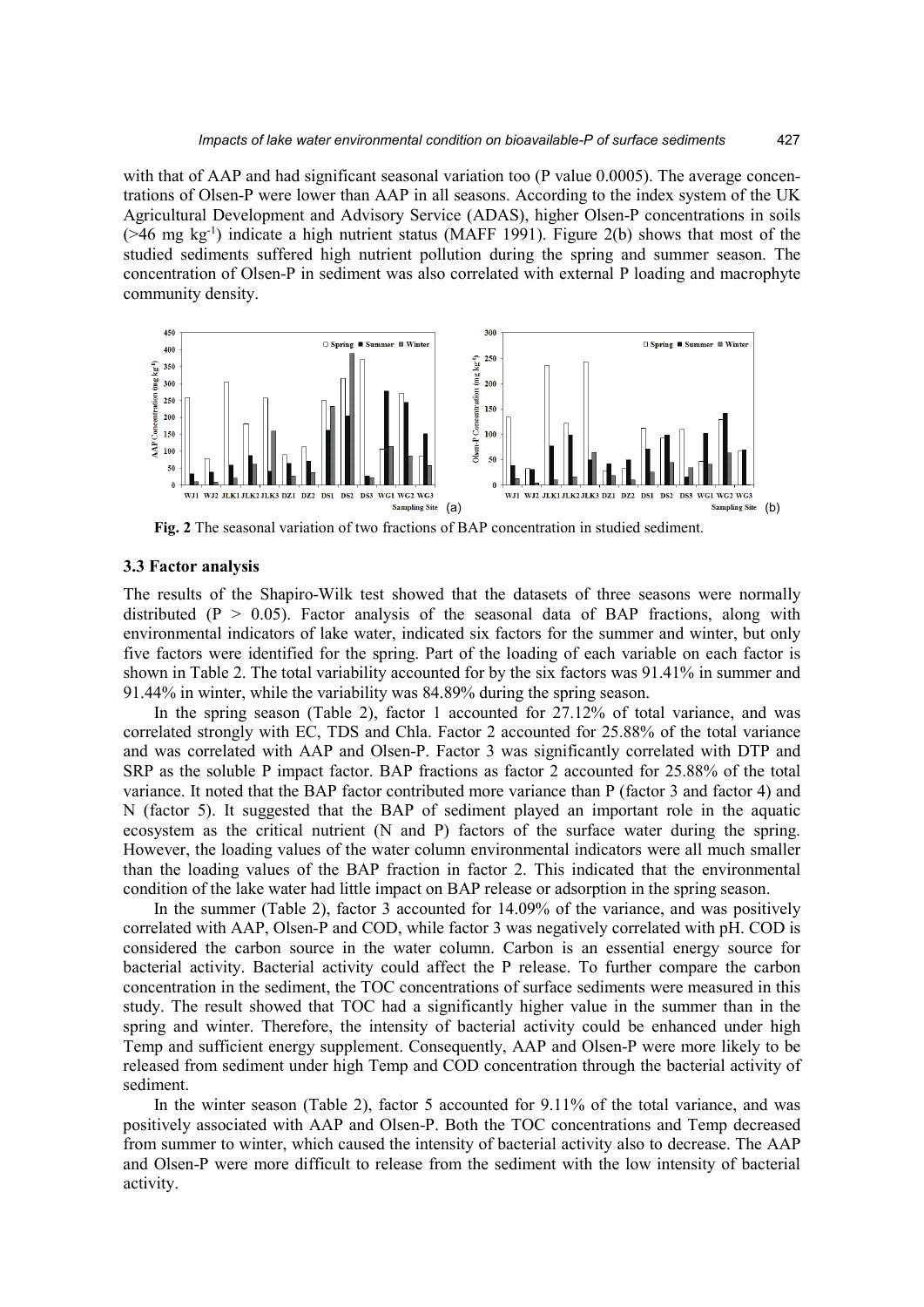| Season        | Spring   |          |          | Summer   |                |          |                | Winter   |          |          |          |          |
|---------------|----------|----------|----------|----------|----------------|----------|----------------|----------|----------|----------|----------|----------|
| Factor        |          | 2        | 3        |          | $\overline{2}$ | 3        | $\overline{4}$ |          | 2        | 3        | 4        | 5        |
| AAP           | $-0.346$ | 0.691    | 0.297    | $-0.285$ | 0.513          | 0.700    | 0.097          | 0.358    | 0.393    | $-0.156$ | $-0.179$ | 0.725    |
| $Olsen-P$     | $-0.101$ | 0.889    | $-0.117$ | $-0.286$ | 0.221          | 0.845    | 0.130          | $-0.126$ | 0.057    | $-0.226$ | 0.066    | 0.838    |
| Temp          | 0.557    | 0.544    | $-0.480$ | $-0.161$ | 0.695          | 0.069    | 0.635          | 0.323    | 0.896    | 0.069    | $-0.104$ | 0.182    |
| EC            | 0.946    | 0.014    | $-0.116$ | 0.549    | 0.231          | $-0.007$ | 0.606          | 0.065    | 0.056    | 0.241    | 0.954    | $-0.103$ |
| <b>TDS</b>    | 0.954    | 0.051    | 0.033    | 0.595    | $-0.065$       | 0.000    | 0.028          | $-0.039$ | $-0.060$ | 0.192    | 0.968    | $-0.030$ |
| pH            | 0.328    | 0.189    | $-0.521$ | 0.063    | 0.160          | $-0.912$ | $-0.005$       | 0.283    | 0.206    | 0.133    | 0.079    | $-0.665$ |
| Eh            | $-0.265$ | 0.046    | $-0.574$ | $-0.191$ | $-0.168$       | $-0.248$ | $-0.902$       | $-0.516$ | $-0.009$ | $-0.248$ | 0.229    | $-0.483$ |
| DO            | 0.402    | 0.505    | $-0.567$ | $-0.175$ | $-0.479$       | $-0.240$ | $-0.628$       | $-0.717$ | $-0.492$ | 0.398    | 0.049    | 0.058    |
| TP            | 0.056    | $-0.213$ | $-0.072$ | 0.367    | 0.904          | $-0.061$ | 0.163          | 0.938    | 0.076    | 0.185    | $-0.015$ | $-0.047$ |
| <b>DTP</b>    | 0.030    | $-0.216$ | 0.912    | 0.108    | 0.968          | 0.033    | 0.126          | 0.130    | 0.936    | 0.155    | 0.012    | $-0.041$ |
| <b>SRP</b>    | 0.053    | $-0.059$ | 0.896    | 0.099    | 0.944          | $-0.040$ | 0.184          | 0.899    | 0.145    | $-0.059$ | $-0.226$ | 0.017    |
| <b>PP</b>     | 0.049    | $-0.173$ | $-0.201$ | 0.896    | 0.190          | $-0.288$ | 0.185          | 0.891    | $-0.306$ | 0.123    | $-0.020$ | $-0.030$ |
| <b>DOP</b>    | $-0.055$ | $-0.471$ | 0.257    | 0.003    | $-0.089$       | 0.271    | $-0.239$       | $-0.333$ | 0.796    | 0.259    | 0.132    | 0.051    |
| Chla          | 0.913    | $-0.167$ | 0.118    | 0.985    | 0.052          | $-0.137$ | $-0.036$       | 0.057    | 0.164    | 0.946    | 0.085    | $-0.139$ |
| TN            | 0.088    | $-0.116$ | 0.121    | 0.911    | $-0.011$       | $-0.079$ | 0.133          | 0.803    | 0.454    | 0.052    | 0.174    | 0.086    |
| $NH_4-N$      | 0.435    | $-0.100$ | 0.631    | $-0.066$ | 0.460          | 0.280    | 0.053          | 0.784    | 0.395    | 0.220    | $-0.132$ | 0.131    |
| $NO3-N$       | $-0.409$ | 0.153    | 0.793    | $-0.427$ | 0.419          | $-0.385$ | 0.528          | 0.646    | 0.272    | $-0.160$ | 0.350    | 0.105    |
| <b>TOC</b>    | 0.814    | $-0.200$ | 0.026    | 0.951    | 0.181          | $-0.152$ | 0.005          | 0.187    | 0.032    | 0.902    | 0.129    | 0.024    |
| <b>COD</b>    | 0.623    | $-0.217$ | $-0.242$ | $-0.253$ | $-0.294$       | 0.720    | 0.338          | $-0.200$ | 0.189    | 0.843    | 0.296    | $-0.207$ |
| % of Variance | 27.12    | 25.88    | 16.00    | 29.99    | 23.81          | 14.09    | 10.73          | 32.47    | 19.03    | 13.90    | 9.98     | 9.11     |

**Table 2** Factor analysis for three seasons.

The factor analysis results show that both AAP and Olsen-P had high loading values in the different factors throughout the three seasons. It suggested that those major fractions of BAP are closely related to the aquatic ecosystem. Although many environmental indicators were not significantly correlated with BAP fractions in the same factor, they had high loading values in other factors. Therefore, it could affect BAP release and adsorption through their impact on environmental conditions to some extent. P adsorption is usually assumed to be simultaneous with an increase in Eh and P release while observing a decrease in Eh (Gomez *et al*. 1999). Factor 4 of the summer season aquatic ecosystem had a significant negative correlation with DO and Eh. However, in the spring and winter, Eh and DO did not show a significant impact on the aquatic ecosystem. It suggested that in the anaerobic conditions, the changes of oxygen supply levels could affect the BAP release. NO<sub>3</sub>-N stabilizes Eh in the lakes, and is considered more efficient than oxygen because of being mainly reduced by denitrifying bacteria (Wang *et al.* 2008). In this study, NO<sub>3</sub>-N showed a pronounced decrease from the spring to summer. The AAP and Olsen-P of sediment showed a similar pattern of variation. It indicated that the low lake water  $NO<sub>3</sub>-N$  concentration during the spring−summer period could be one of the potential influences on BAP release.

## **4 CONCLUSIONS**

Both AAP and Olsen-P concentration were significantly different from season to season. The seasonal variation trend was spring  $>$  summer  $>$  winter. In the spring and summer seasons, the massive amount of external P loading from basin sewage and uneaten fish feed or faeces caused the high concentrations of BAP. The absorption by the macrophyte root was effective for AAP and Olsen-P. The results of factor analysis indicated that AAP and Olsen-P were significantly affected by the chemical oxygen demand through the bacterial activity in summer. The high intensity of bacterial activity and density of algae, low concentration of  $NO<sub>3</sub>-N$  and dissolved oxygen under high temperature enhanced the BAP released from anaerobic sediment and significantly contributed to the eutrophication of the lake, especially in summer. This study suggested that reduction of the external P loading, increase of the coverage rate of macrophyte, release of phosphate solubilizing bacteria and dredging sediments could relieve lake eutrophication to some extent.